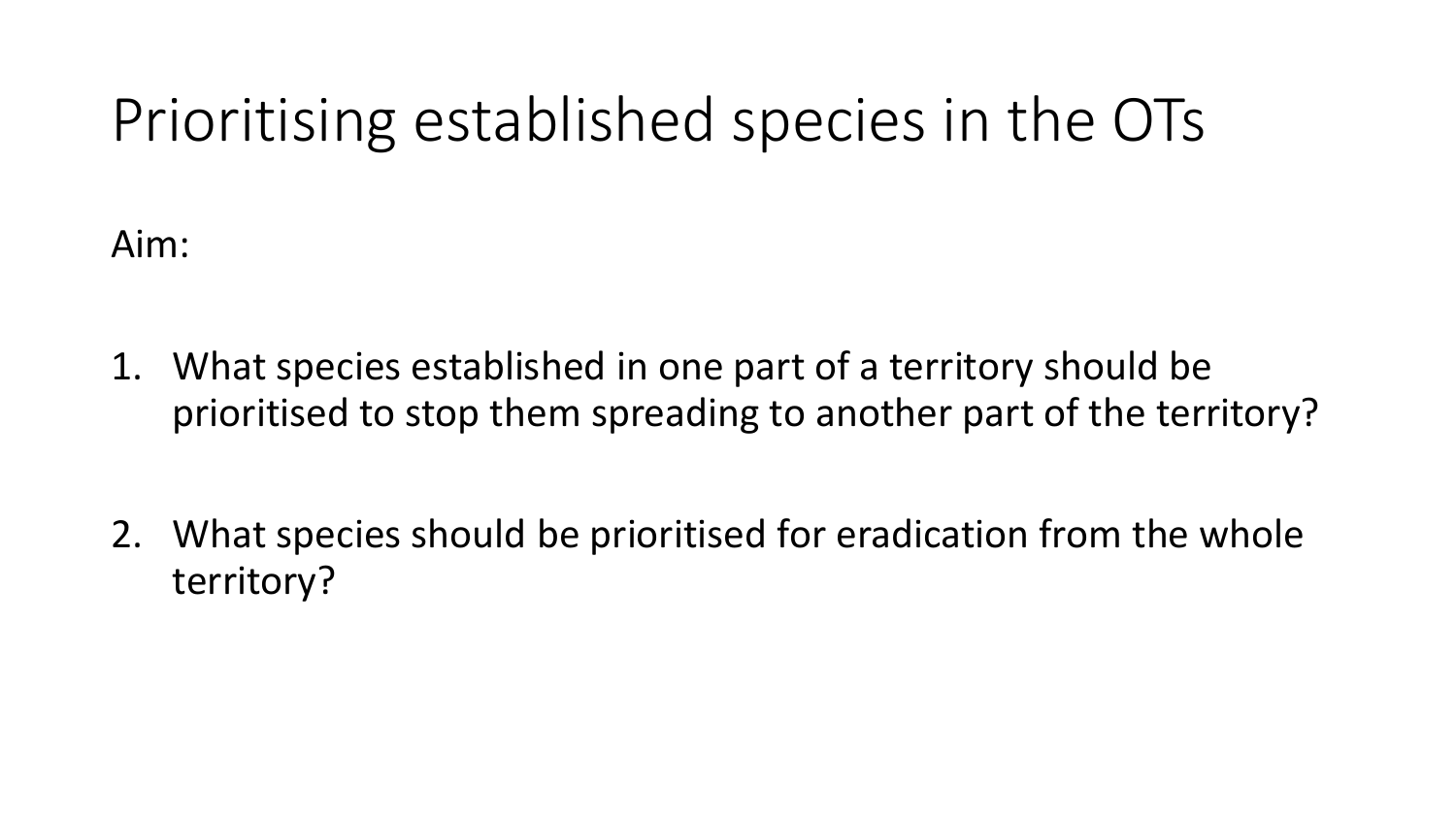• Step 1. Assess what species are present in some parts but not others

| ' Species      | <b>Grand Cayman</b> | <b>Little Cayman</b> | <b>Cayman Brac</b> |
|----------------|---------------------|----------------------|--------------------|
| I Green iguana |                     |                      |                    |
| Brown rat      |                     |                      |                    |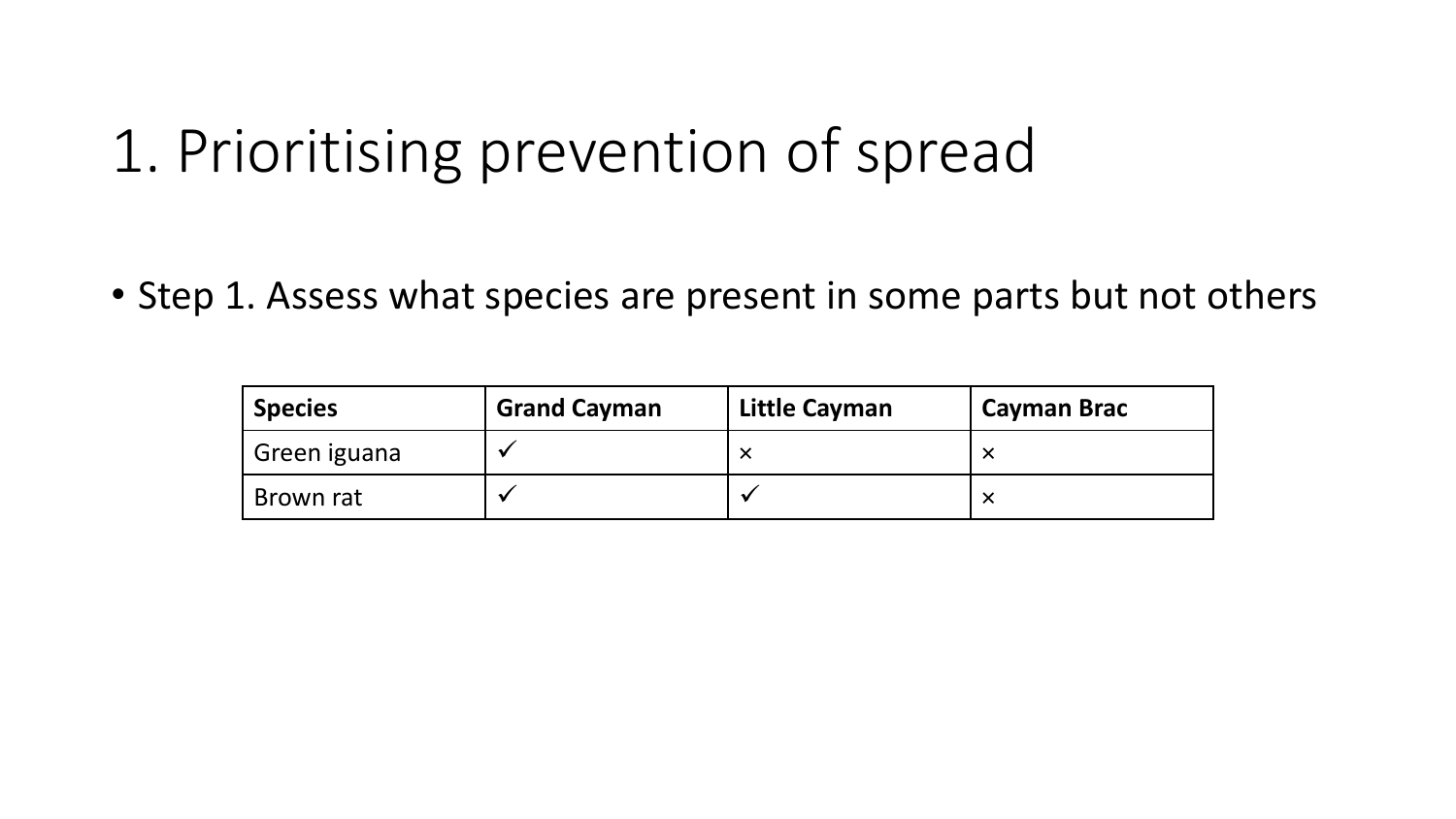• Step 2. Assess the risk of introduction from islands where each species is established (donor) to those where they are not (recipient)

| <b>Species</b> | <b>Donor</b>                                   | <b>Recipient</b> | <b>Likelihood of entry</b> |
|----------------|------------------------------------------------|------------------|----------------------------|
| Green iguana   | <b>Gran Cyaman</b><br>$\overline{\phantom{a}}$ | Little Cayman    | High $(4)$                 |
|                | <b>Gran Cyaman</b>                             | Cayman Brac      | V. Low $(1)$               |
| Brown rat      | Gran Cyaman                                    | Cayman Brac      | Low $(2)$                  |
|                | Little Cayman                                  | Cayman Brac      | Med. (3)                   |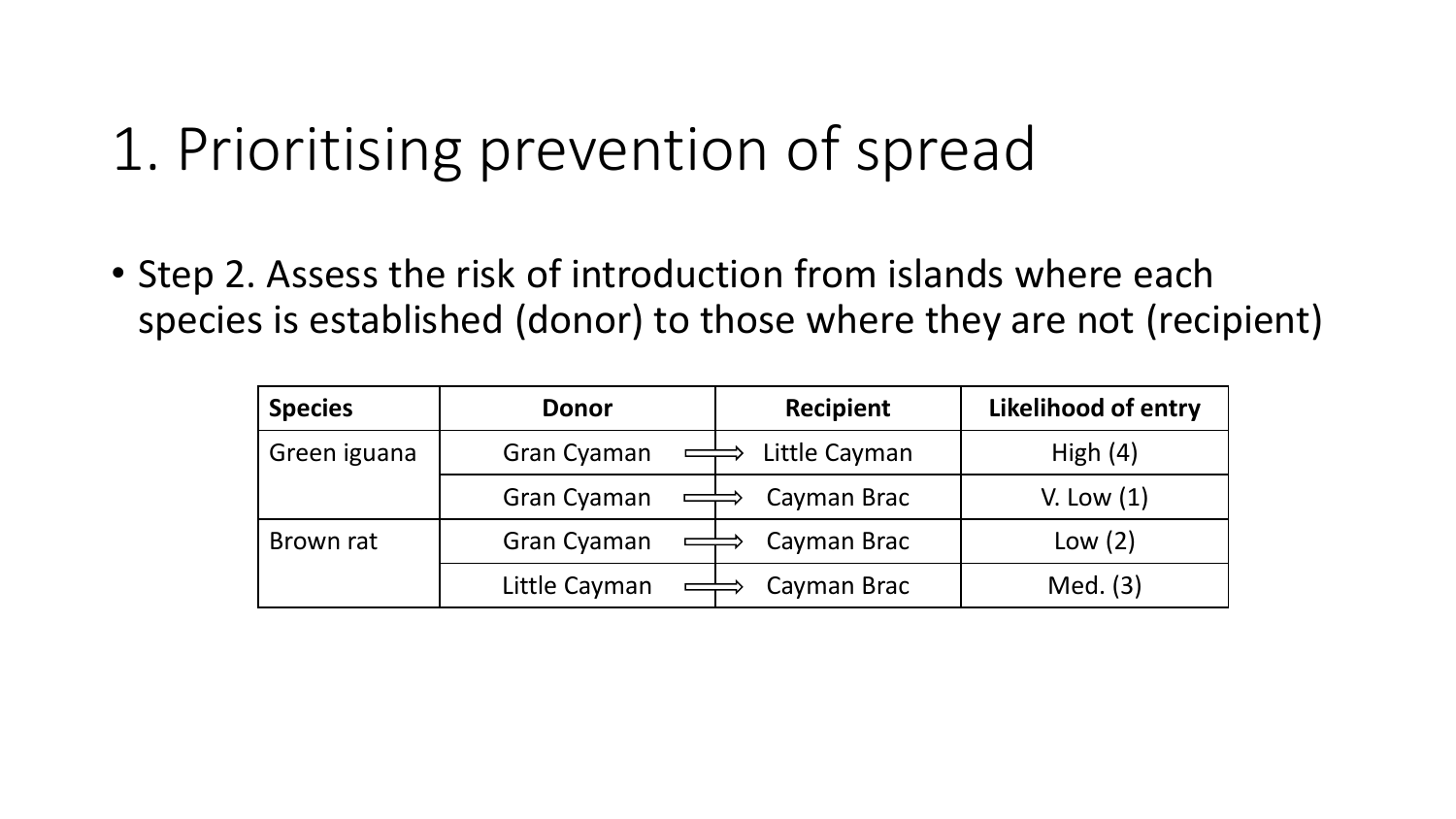• Step 3. Add to this the likelihood of establishment and impact, then calculate an overall risk score

| <b>Species</b> | <b>Donor</b> | <b>Recipient</b> | Ent.         | Est.         | Imp.          | <b>Risk Score</b> |
|----------------|--------------|------------------|--------------|--------------|---------------|-------------------|
| Green iguana   | GC           | LC               | High $(4)$   | High $(4)$   | V. High $(5)$ | 80                |
|                | GC           | CB               | V. Low $(1)$ | High $(4)$   | Low(2)        | 8                 |
| Brown rat      | GC           | CB               | Low(2)       | Med. $(3)^*$ | High $(4)^*$  | 24                |
|                | LC.          | CB               | Med. (3)     | Med. $(3)^*$ | High $(4)^*$  | 36                |

\* Note the top and bottom scores here are the same because it is the same recipient.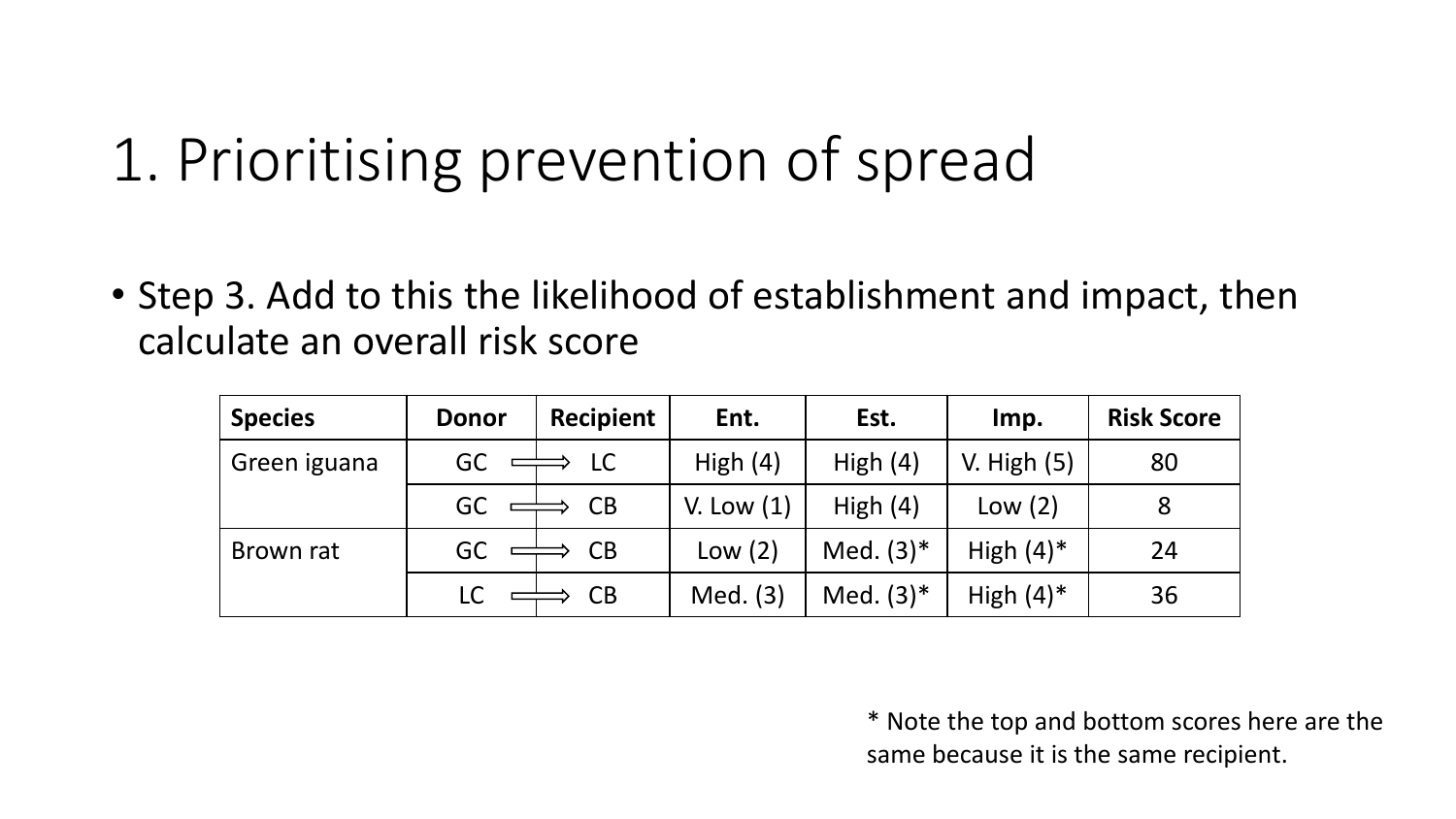• Step 4. Rank the threats based on total score and use this to build consensus on final ranks for preventing spread

| <b>Species</b> | <b>Donor</b> | <b>Recipient</b> | <b>Risk Score</b> | <b>Rank</b> |
|----------------|--------------|------------------|-------------------|-------------|
| Green iguana   | GC.          | <b>LC</b>        | 80                |             |
| Brown rat      |              | СB               | 36                |             |
| Brown rat      | GC.          | СB               | 24                |             |
| Green iguana   |              | ิาB              |                   |             |

The final result is a ranked list indicating which species pose the greatest risk of moving from one island to another and causing serious impacts.

Note the feasibility of preventing this is not included within the prioritisation.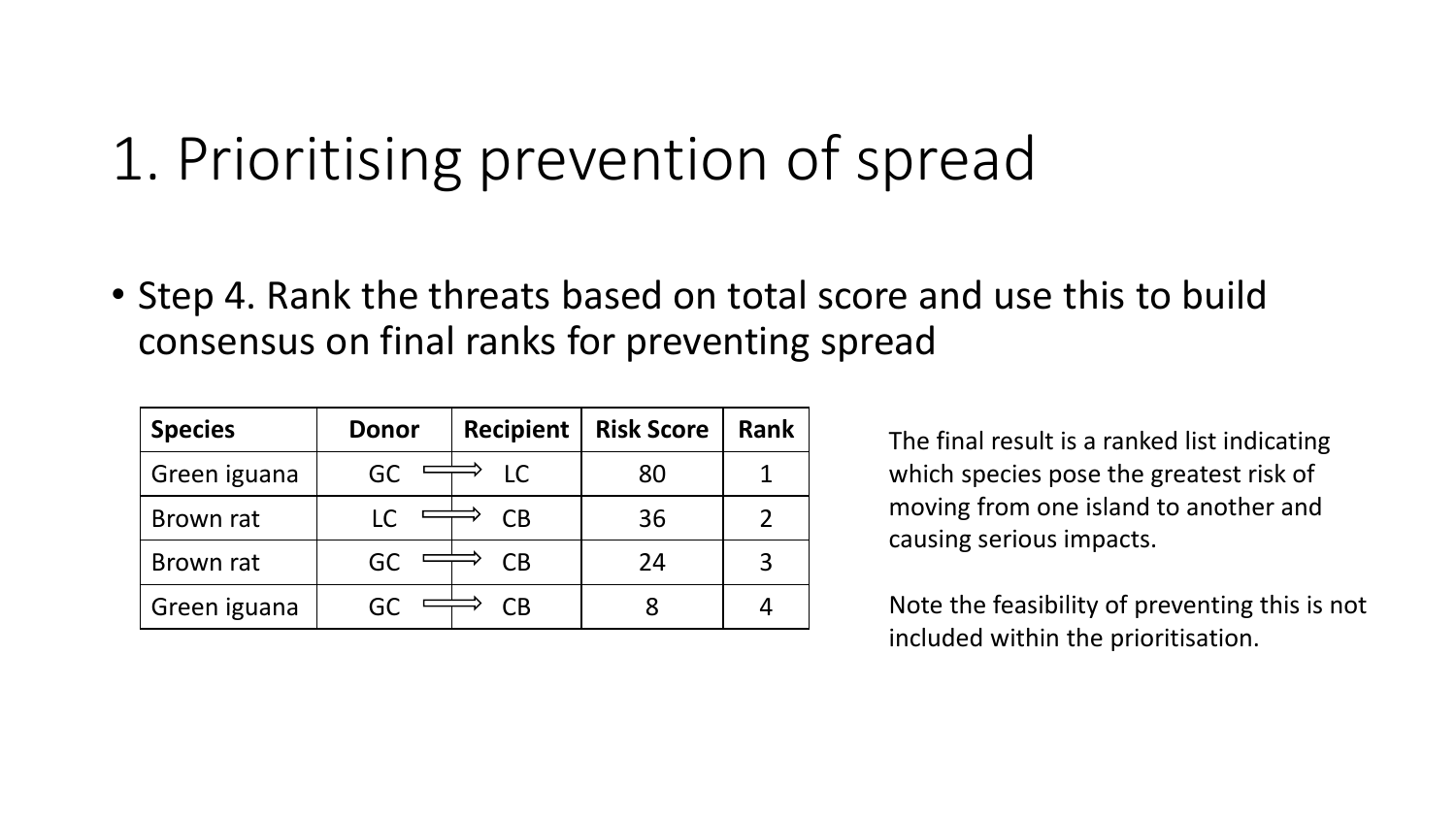# 2. Prioritising eradication

• Step 1. For each species define the scenario and eradication strategy (for the whole territory, including all islands)

| <b>Species</b> | <b>Scenario</b>                                                                     | <b>Eradication strategy</b>      |
|----------------|-------------------------------------------------------------------------------------|----------------------------------|
| Green iguana   | Cayman Islands (approx. 5 separate<br>populations, 100 individuals, 20ha)           | Trapping and shooting            |
| Brown rat      | Cayman Islands (10 popns, 500 ind, 20ha)<br>and Little Cayman (1 popn, 10 ind, 1ha) | Poisoning combined with trapping |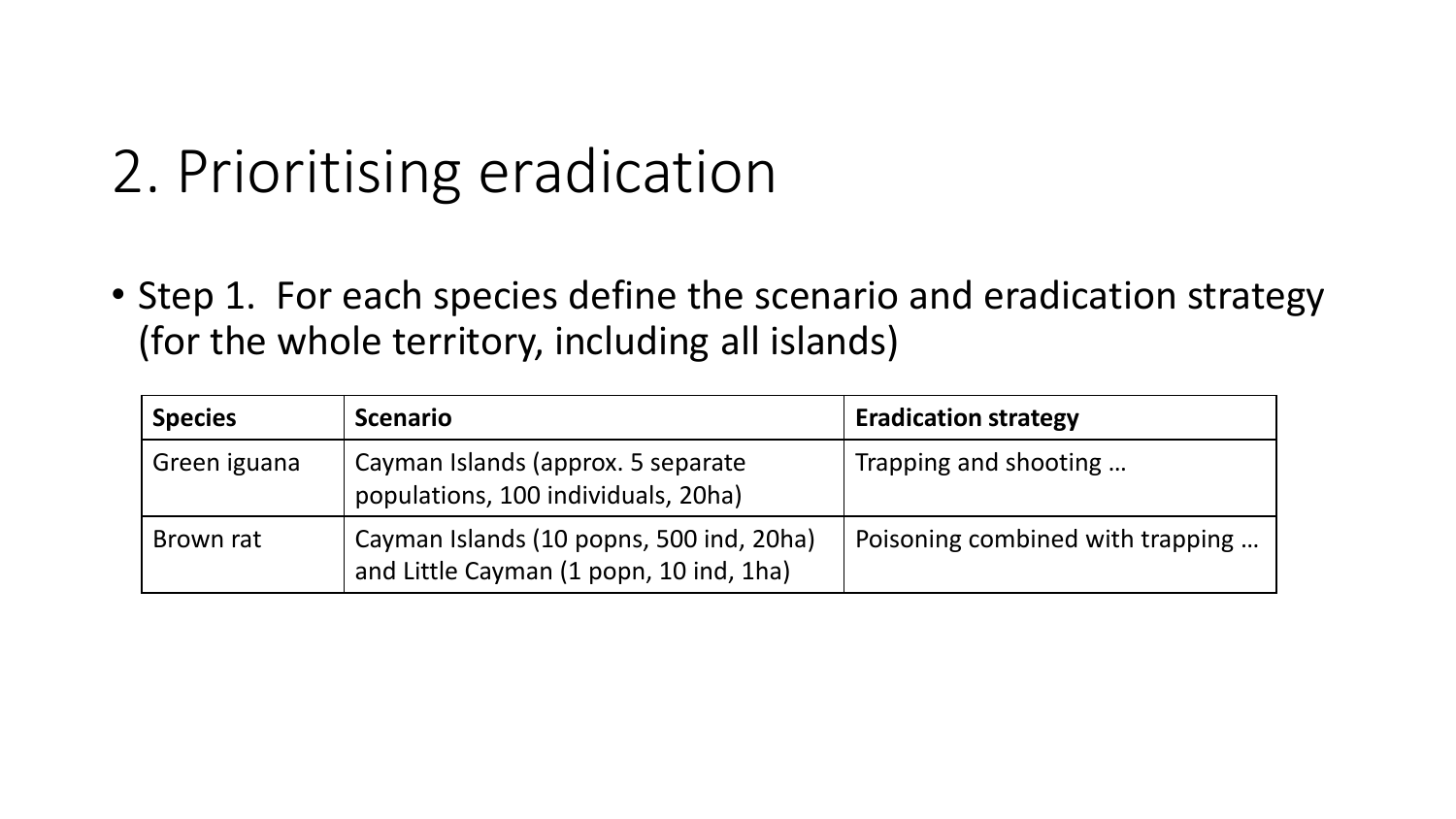#### 2. Prioritising eradication

• Step 2. Evaluate each strategy (using pre-defined criteria)

| <b>Species</b> | <b>Scenario</b> | <b>Strategy</b> | <b>Effectiveness</b> | Practicality  | Cost       | <b>Impact</b> | <b>Acceptability</b> | <b>Window of</b><br>opportunity | Likelihood of<br>reinvasion |
|----------------|-----------------|-----------------|----------------------|---------------|------------|---------------|----------------------|---------------------------------|-----------------------------|
| Green iguana   | [defined]       | [defined]       | High<br>(4)          | Medium<br>(3) | Low<br>(4) | High<br>(2)   | Medium<br>(3)        | Short<br>(2)                    | Low<br>(4)                  |
| Brown rat      | [defined]       | [defined]       | $\cdots$             | $\cdots$      | $\cdots$   | $\cdots$      | $\cdots$             | $\bullet\bullet\bullet$         | $\cdots$                    |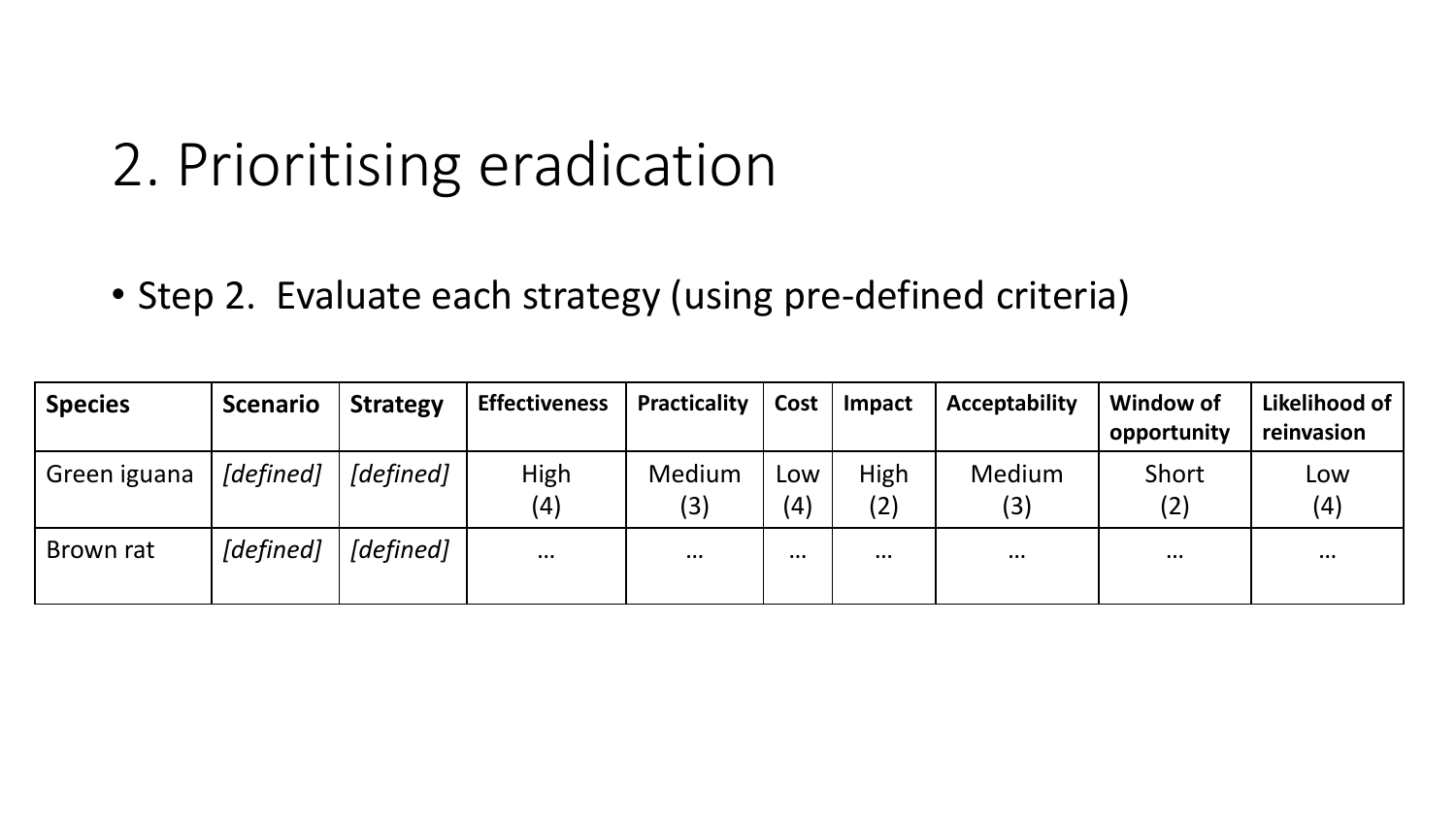### 2. Prioritising eradication

• Step 3. Use these scores to assess overall feasibility of eradication

| <b>Species</b> | <b>Scenario</b>                                                  | Strategy                                                         |                | E   P   C   I |                |          | $\mathsf{A}$   |          |          | $ W $ L $ $ Overall feasibility |
|----------------|------------------------------------------------------------------|------------------------------------------------------------------|----------------|---------------|----------------|----------|----------------|----------|----------|---------------------------------|
| Green iguana   | $\vert$ [defined] $\vert$ [defined]                              |                                                                  | $\overline{4}$ |               | $\overline{4}$ |          | $\overline{3}$ |          |          | High $(4)$                      |
| Brown rat      |                                                                  | $\lceil \text{defined} \rceil \mid \lceil \text{defined} \rceil$ | $\cdots$       | $\cdots$      | $\cdots$       | $\cdots$ | $\cdots$       | $\cdots$ | $\cdots$ | $\bullet\bullet\bullet$         |
| Pink snorcak   | $\lceil \text{defined} \rceil \mid \lceil \text{defined} \rceil$ |                                                                  | $\cdots$       | $\cdots$      | $\cdots$       | $\cdots$ | $\cdots$       | $\cdots$ | $\cdots$ | $\bullet\bullet\bullet$         |